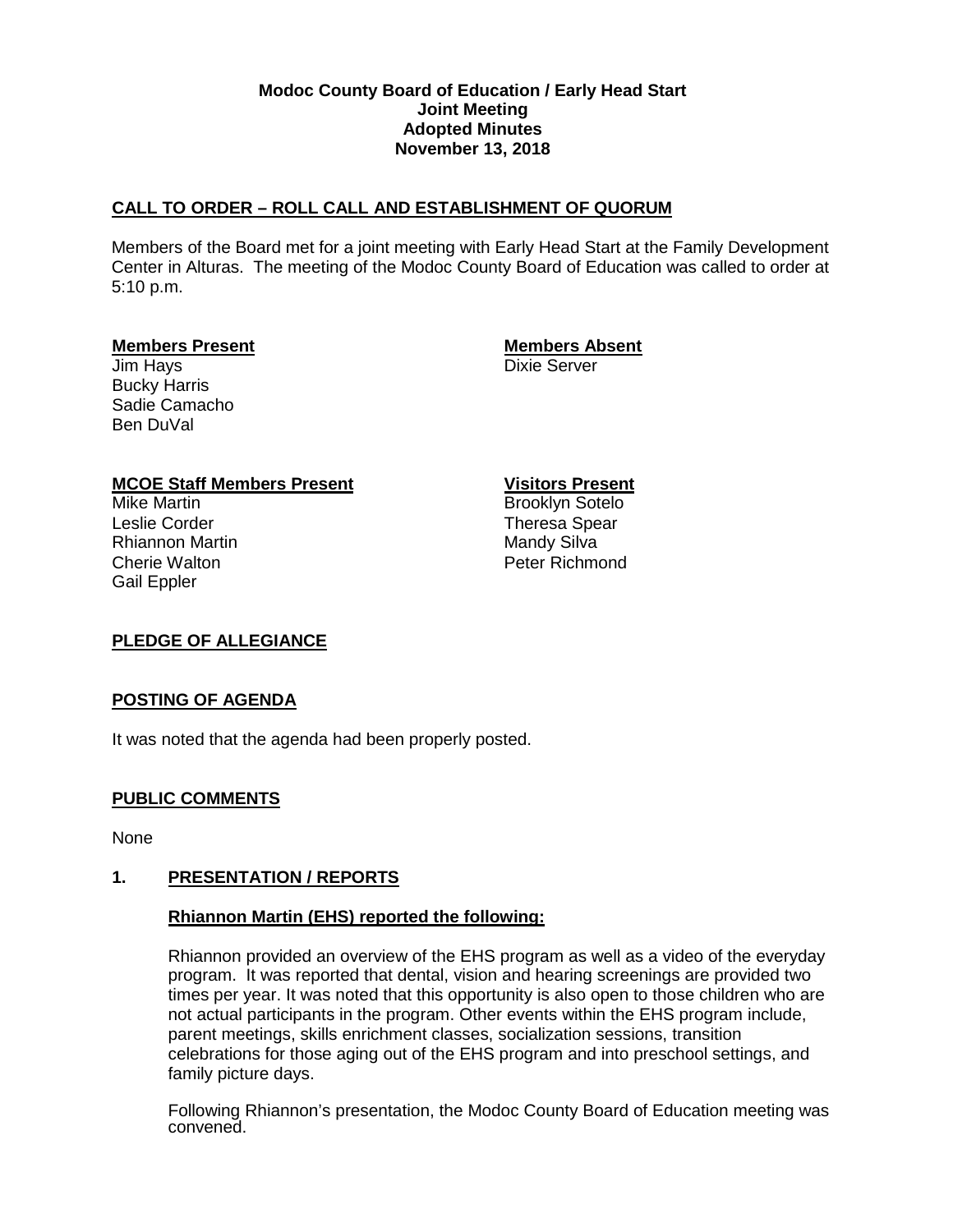# **Leslie Corder reported the following:**

The MCOE books for 2017-18 are closed, and the audits have been completed. The audit reports should be received by the December board meeting. The First Interim budget report will be provided at the December meeting.

Leslie reported that she had renewed some CD's owned by MCOE, and that when renewing, the interest rate will be at 3% which is higher than when the CD's were purchased.

There were no questions regarding the financial reports included in the agenda packet.

#### **Mike Martin reported the following:**

He had received notification from Tim Taylor, County Superintendent, Butte County Office of Education that they have established a Butte Schools Fire Relief Fund. The information indicated the following things:

- Cash donations to buy gas cards, gift cards, and bus passes.
- Cash donations to purchase 5000 laptops TO RECONNECT BUTTE STUDENTS/FAMILIES WITH THEIR TEACHERS. They need 5000 laptops to give to students, teachers and school administrators, and have a team of IT experts and Educational Technology teachers ready to train, distribute and support.
- Cash donations so district and charter school principals have discretionary funding to get their schools back in order.

Mike indicated that the Butte COE will be holding a SUMMIT to brainstorm next steps.

He will be out of the office during the next two weeks.

# **2. CONSENT AGENDA ITEMS**

- Minutes October 8, 2018
- Temporary County Certificates

A motion was made by Ben DuVal, seconded by Bucky Harris and carried that the consent agenda be approved as presented. (Ayes: Hays, Camacho, DuVal, Harris; Absent: Server)

# **3. INFORMATION / NO ACTION**

#### **3.1 Salary Data 2019 - County Superintendent's**

Information regarding salary data for County Superintendents in like sized counties was distributed to the members of the board for review. An action item will be on the agenda for the December  $10<sup>th</sup>$  meeting to set the salary of the County Superintendent effective January 1, 2019.